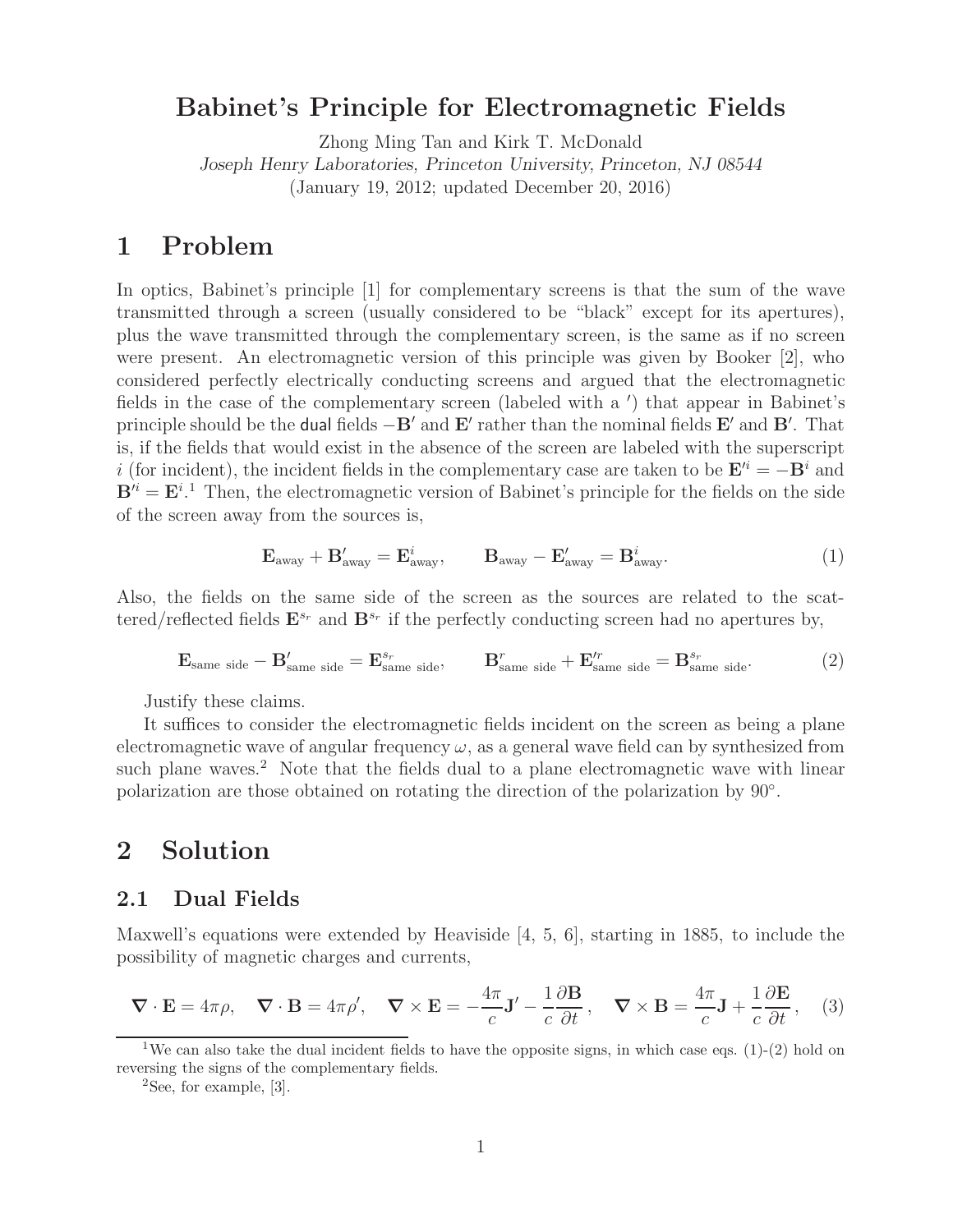where  $\rho$  and **J** are the densities of electrical charge and current, and  $\rho'$  and **J**<sup> $\prime$ </sup> are the densities of hypothetical magnetic charge and current. The form of these equations is such that if **E** and **B** are solutions when only electrical charges and currents are present  $(\rho' = 0 = J')$ , then if only magnetic charges were present, and with values equal to the electrical charges and currents in the previous case, the electromagnetic fields  $E'$  and  $B'$  obey the **duality** relations,

$$
\mathbf{E}' = -\mathbf{B}, \qquad \mathbf{B}' = \mathbf{E}.\tag{4}
$$

### **2.2 No Screen** *vs.* **a Conducting Plane**

A simple example is a plane electromagnetic wave traveling in empty space. There are no scattered fields in this case, and the incident fields are the total fields,

$$
\mathbf{E} = \mathbf{E}^i = E_0 e^{i(kz - \omega t)} \hat{\mathbf{x}}, \qquad \mathbf{B} = \mathbf{B}^i = E_0 e^{i(kz - \omega t)} \hat{\mathbf{y}}, \qquad \mathbf{E}^s = 0 = \mathbf{B}^s.
$$
 (5)

A complementary situation is to have the entire plane  $z = 0$  occupied by a perfectly electrically conducting screen. Then, the total fields vanish for  $z > 0$ , and the scattered fields in this regions are equal and opposite to the incident fields,

$$
\mathbf{E}'^{i} = E_{0} e^{i(kz - \omega t)} \hat{\mathbf{x}}, \qquad \mathbf{E}'(z > 0) = 0, \qquad \mathbf{E}'^{s}(z > 0) = -\mathbf{E}'(z > 0), \tag{6}
$$

$$
\mathbf{B}'^{i} = E_{0} e^{i(kz - \omega t)} \hat{\mathbf{y}}, \qquad \mathbf{B}'(z > 0) = 0, \qquad \mathbf{B}'^{s}(z > 0) = -\mathbf{B}'(z > 0). \tag{7}
$$

The fields  $(5)-(7)$  satisfy what we might naïvely expect Babinet's principle to be for electromagnetism,

$$
\mathbf{E}(z>0) + \mathbf{E}'(z>0) = \mathbf{E}^i(z>0), \qquad \mathbf{B}(z>0) + \mathbf{B}'(z>0) = \mathbf{B}^i(z>0).
$$
 (8)

However, if we take the incident fields in the complementary case to be the duals of the original incident fields,

$$
\mathbf{E}'^{i} = -E_0 e^{i(kz - \omega t)} \hat{\mathbf{y}}, \qquad \mathbf{E}'(z > 0) = 0, \qquad \mathbf{E}'^{s}(z > 0) = -\mathbf{E}'(z > 0), \tag{9}
$$

$$
\mathbf{B}'^{i} = E_0 e^{i(kz - \omega t)} \hat{\mathbf{x}}, \qquad \mathbf{B}'(z > 0) = 0, \qquad \mathbf{B}'^{s}(z > 0) = -\mathbf{B}'(z > 0), \tag{10}
$$

the fields (5) and (9)-(10) rather trivially satisfy Booker's version of Babinet's principle for electromagnetism,

$$
\mathbf{E}(z>0) + \mathbf{B}'(z>0) = \mathbf{E}^i(z>0), \qquad \mathbf{B}(z>0) - \mathbf{E}'(z>0) = \mathbf{B}^i(z>0). \tag{11}
$$

This example is too simple to clarify that eq. (11) rather than eq. (8) is the proper statement of Babinet's principle for electromagnetism.

### **2.3 Solution via Smythe's Diffraction Integrals**

Booker  $[2]$  gave only a suggestive argument as to why the relations  $(1)-(2)$ . An attempt at a more detailed argument for the electromagnetic version of Babinet's principle was perhaps first given by Meixner [7, 8], and variants of this argument appear in [9, 10, 11] and in sec. 2.4 below.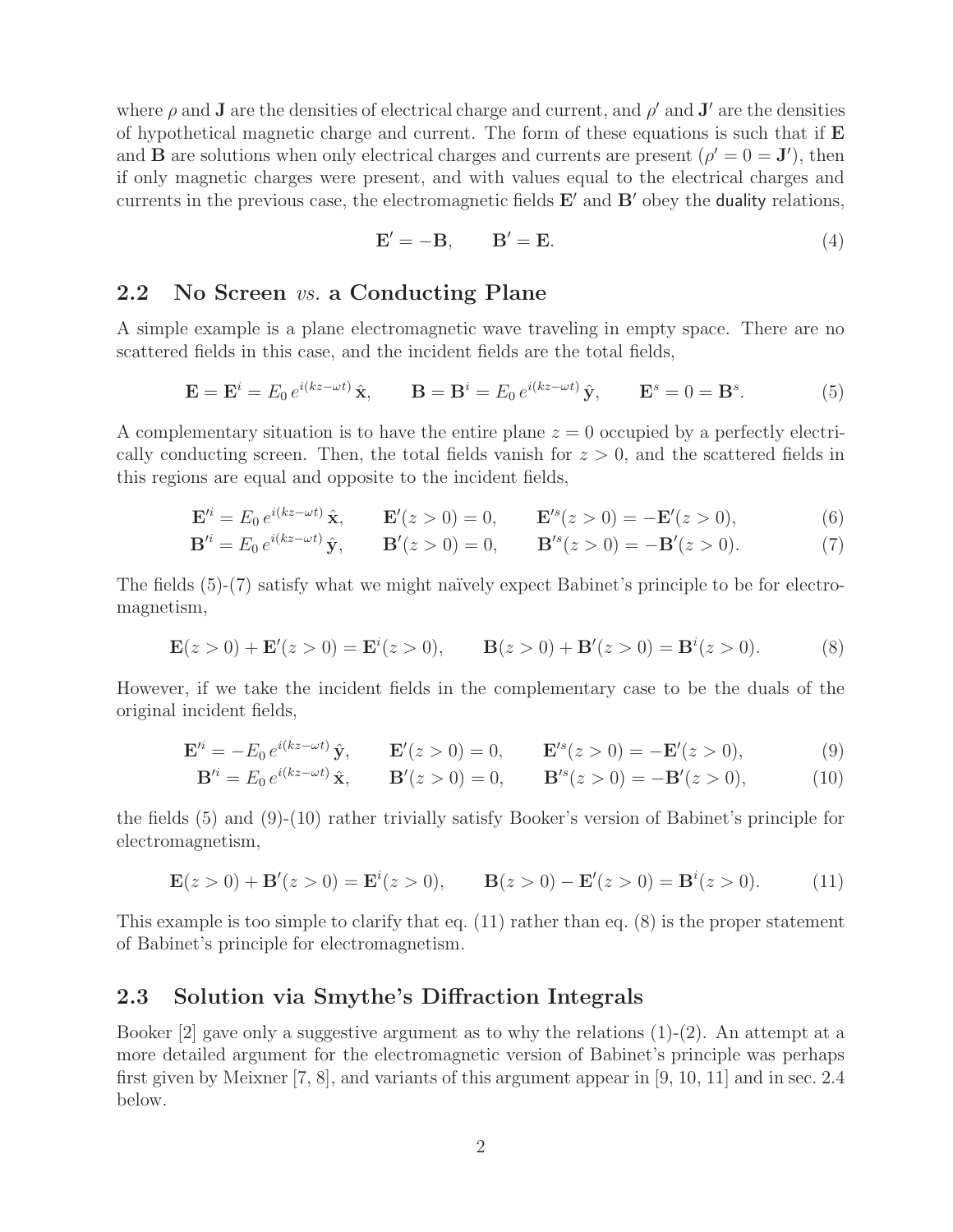In this section we follow the argument of sec. 10.8 of [11], which utilizes certain diffraction integrals due to Smythe [12, 13].<sup>3</sup> The conducting screen S lies in the plane  $z = 0$ , the waves are incident from  $z < 0$ , and we use Gaussian units. Then, the fields (with time-dependence  $e^{-i\omega t}$  for  $z > 0$  can be computed from the electric fields in the apertures of the screen, according to,<sup>4</sup>

$$
\mathbf{E}(z>0) = \frac{1}{2\pi} \nabla \times \oint_{\text{apertures of } S} \hat{\mathbf{z}} \times \mathbf{E} \frac{e^{ikr}}{r} d\text{Area''},\tag{12}
$$

$$
\mathbf{B}(z>0) = \frac{1}{2\pi} \nabla \times \oint_{S} \hat{\mathbf{z}} \times \mathbf{B} \frac{e^{ikr}}{r} d\text{Area''},
$$
(13)

where  $r = \sqrt{(x - x'')^2 + (y - y'')^2 + z^2}$ , and  $\hat{\mathbf{z}} \times \mathbf{E} = 0$  next to the perfectly conducting screen.

We can decompose the total electromagnetic fields **E** and **B** into the sum of "incident" and "scattered" fields,

$$
\mathbf{E} = \mathbf{E}^i + \mathbf{E}^s, \qquad \mathbf{B} = \mathbf{B}^i + \mathbf{B}^s,\tag{14}
$$

where the incident fields (defined for all z) are those associated with the sources at  $z < 0$ in the absence of the screen, and the scattered field are those due only to the charges and currents on the screen. Relations of the forms (12)-(13) hold for both the incident and for the scattered fields.

We now consider the case when the incident fields are the duals of the original incident fields,

$$
\mathbf{E}'^i = -\mathbf{B}^i, \qquad \mathbf{B}'^i = \mathbf{E}^i. \tag{15}
$$

Only if the screen were made of a hypothetical perfect magnetic conductor in the case of the dual incident fields  $\mathbf{E}'^i$  and  $\mathbf{B}'^i$  would the scattered fields  $\mathbf{E}'^s$  and  $\mathbf{B}'^s$  be the duals of

 $3$ The theory of diffraction has its origin in Huygen's concept of secondary wavelets, as in the left figure below. In 1801, Young [15] supposed that the edges of apertures were sources of Huygen's secondary wavelets, as in the right figure below. In 1815, Fresnel [16] argued that the secondary wavelets have virtual sources over the aperture, rather than on its edges. The mathematical formulation of scalar diffraction theory in terms of diffraction integrals is due to Kirchhoff [17]. The approximate equivalence between Young's and Fresnel's scalar diffraction theory was demonstrated by Rubinowicz [18, 19], who noted that the source of physical scattering is not localized to the mathematical edge of an aperture, but is in the proximity of the edge.



<sup>4</sup>See also Appendix A.3 of  $[24]$ .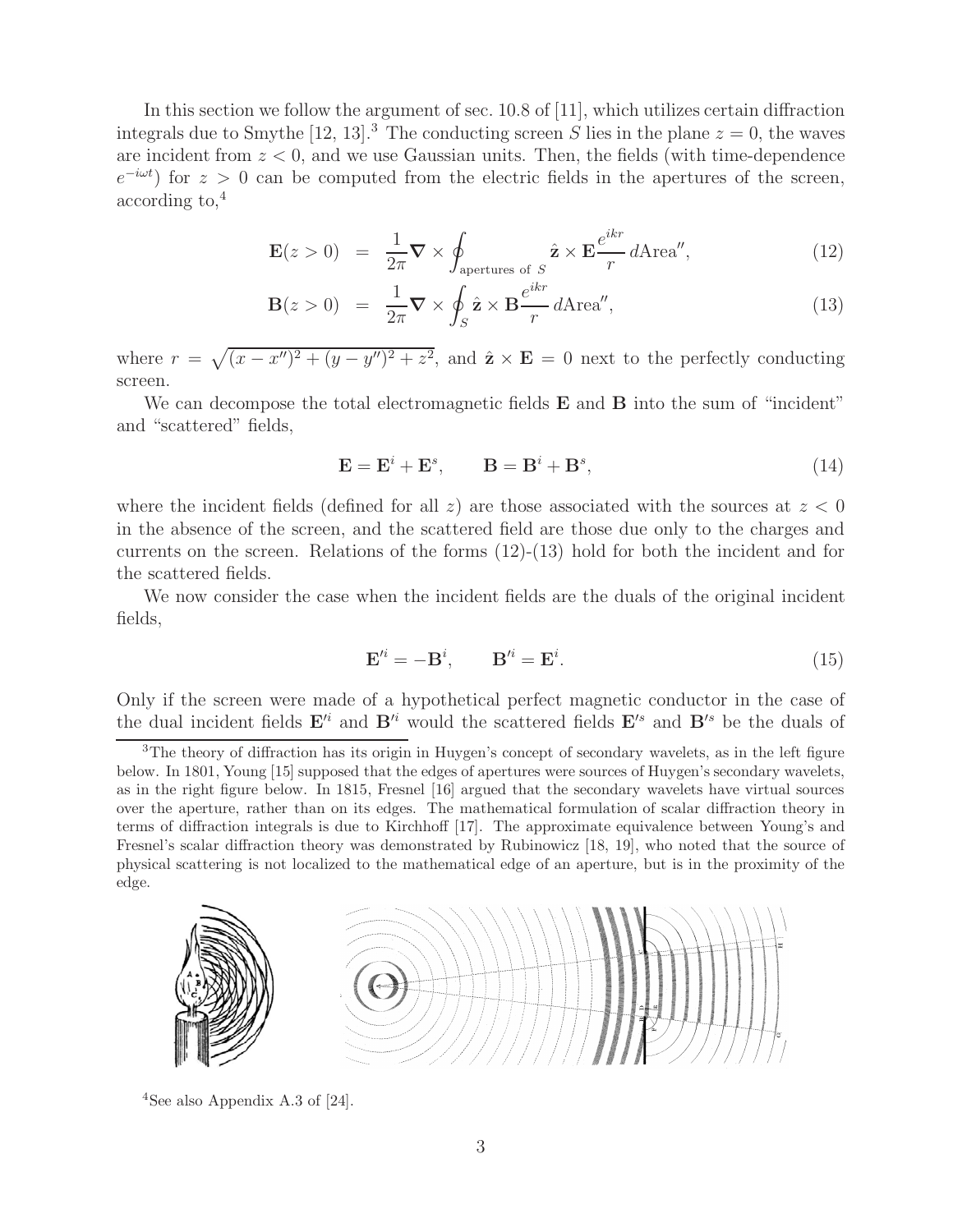the scattered fields  $\mathbf{E}^s$  and  $\mathbf{B}^s$ . Instead, we suppose the dual fields (15) are incident on the complementary screen  $S'$  that is a perfect electrical conductor. The total fields in this case can then be written as,

$$
\mathbf{E}' = \mathbf{E}'^i + \mathbf{E}'^s, \qquad \mathbf{B}' = \mathbf{B}'^i + \mathbf{B}'^s. \tag{16}
$$

Smythe's integral relations for the dual incident fields and the complementary screen are now,

$$
\mathbf{E}'(z>0) = \frac{1}{2\pi} \nabla \times \oint_{\text{apertures of } S'} \hat{\mathbf{z}} \times \mathbf{E}' \frac{e^{ikr}}{r} d\text{Area}'', \tag{17}
$$

$$
\mathbf{B}'(z>0) = \frac{1}{2\pi} \nabla \times \oint_{S'} \hat{\mathbf{z}} \times \mathbf{B}' \frac{e^{ikr}}{r} d\text{Area''},\tag{18}
$$

since the tangential component of  $\mathbf{E}'$  can be nonzero on the plane  $z = 0$  only in the apertures of the complementary screen  $S'$ .

As mentioned in Appendix A.3 of [24], Smythe's diffraction integrals (12)-(13) and (17)- (18) hold separately for the incident and scattered fields (when the region of integration is the entire plane  $z' = 0$ ). Hence, we can write,

$$
\mathbf{E}^s(z>0) = \frac{1}{2\pi} \nabla \times \oint_{\text{apertures of } S} \hat{\mathbf{z}} \times \mathbf{E}^s \frac{e^{ikr}}{r} d\text{Area''},\tag{19}
$$

$$
\mathbf{B}^s(z>0) = \frac{1}{2\pi} \nabla \times \oint_S \hat{\mathbf{z}} \times \mathbf{B}^s \frac{e^{ikr}}{r} d\text{Area''},\tag{20}
$$

$$
\mathbf{E}'^s(z>0) = \frac{1}{2\pi} \nabla \times \oint_{\text{apertures of } S'} \hat{\mathbf{z}} \times \mathbf{E}'^s \frac{e^{ikr}}{r} d\text{Area}'', \tag{21}
$$

$$
\mathbf{B}^{\prime s}(z>0) = \frac{1}{2\pi} \nabla \times \oint_{S'} \hat{\mathbf{z}} \times \mathbf{B}^{\prime s} \frac{e^{ikr}}{r} d\text{Area}^{\prime\prime}.
$$
 (22)

The forms  $(19)-(22)$  are mathematically consistent with the scattered fields in the complementary case being the duals of the scattered fields in the original case, but we cannot expect this to be true as the complementary screen is a perfect electrical conductor, not a perfect magnetic conductor.

To go further, it appears necessary that the scattered fields obey the symmetries,

$$
\mathbf{E}_x^s(x, y, -z) = \mathbf{E}_x^s(x, y, z), \qquad \mathbf{B}_x^s(x, y, -z) = -\mathbf{B}_x^s(x, y, z), \tag{23}
$$

$$
\mathbf{E}_y^s(x, y, -z) = \mathbf{E}_y^s(x, y, z), \qquad \mathbf{B}_y^s(x, y, -z) = -\mathbf{B}_y^s(x, y, z), \tag{24}
$$

$$
\mathbf{E}_z^s(x, y, -z) = -\mathbf{E}_z^s(x, y, z), \qquad \mathbf{B}_z^s(x, y, -z) = \mathbf{B}_z^s(x, y, z), \tag{25}
$$

as assumed in all "proofs" of Babinet's principle in the literature. For the symmetries (23)- (25) to hold there must be no currents the flow from one side of the screen to the other, such that the vector potential due to currents on the screen have no z-component, *i.e.* $A_z^s = 0$ . As first noted in [20], and reviewed in [21], there can be no currents on the edges of a plane conducting screen as otherwise the magnetic field energy would be infinite in a finite volume surrounding a portion of the edge, and the relations (23)-(24) do hold in general.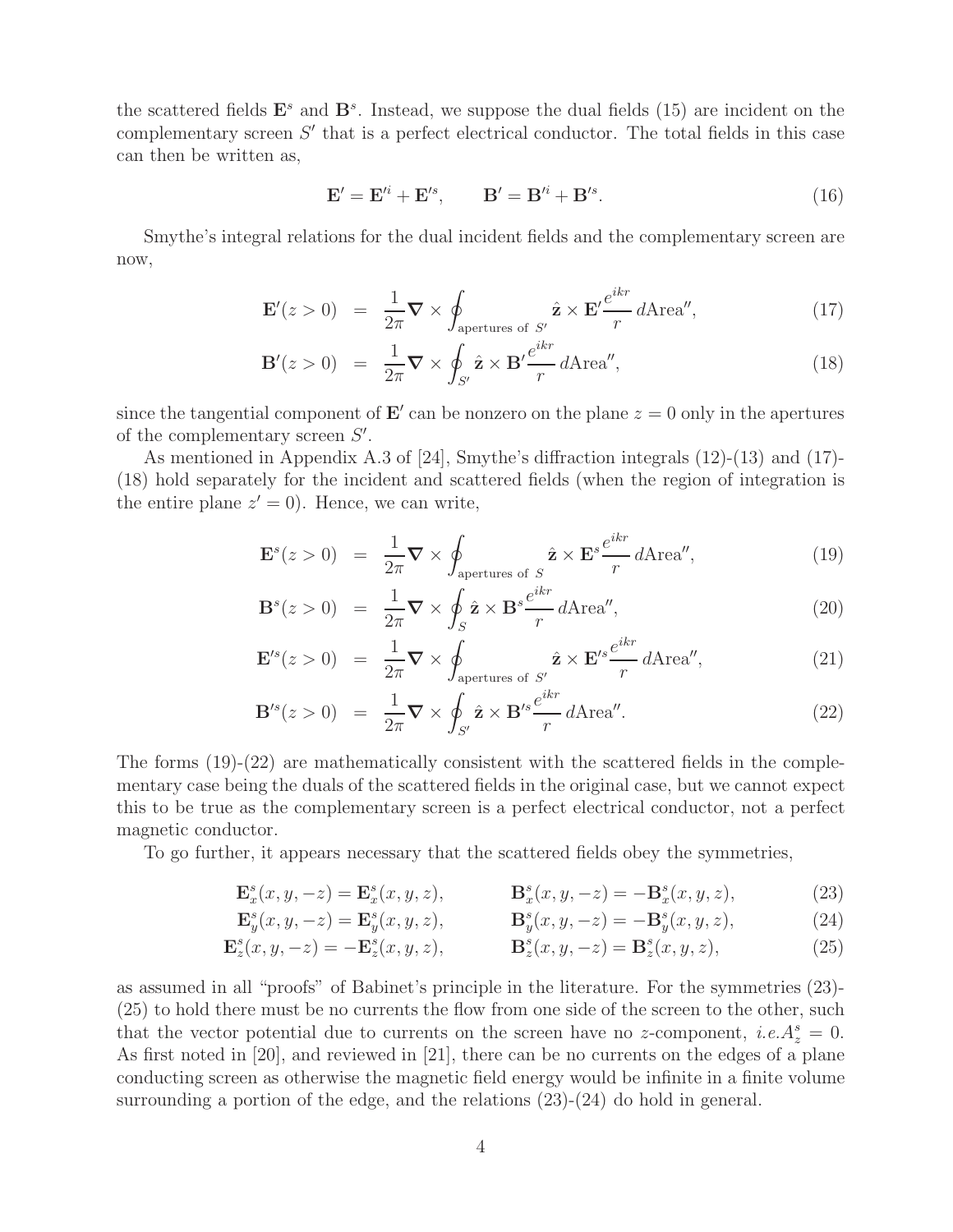According to the (anti)symmetries  $(23)-(24)$ , the transverse components of the magnetic field vanish in the apertures of the screen (while equal and opposite nonzero transverse magnetic fields can exist close to the two sides of the conductor). In this case, the region of integration in relations (20) and (22) can be restricted to the conductors of the screens, whose locations correspond to the apertures of the complementary screens,

$$
\mathbf{B}^s(z>0) = \frac{1}{2\pi} \nabla \times \oint_{\text{apertures of } S'} \hat{\mathbf{z}} \times \mathbf{B}^s \frac{e^{ikr}}{r} d\text{Area''},\tag{26}
$$

$$
\mathbf{B}^{\prime s}(z>0) = \frac{1}{2\pi} \nabla \times \oint_{\text{apertures of } S} \hat{\mathbf{z}} \times \mathbf{B}^{\prime s} \frac{e^{ikr}}{r} d\text{Area}^{\prime\prime}.
$$
 (27)

It is claimed in sec. 10.8 of [11] that the similarity of the forms of eqs. (12) and (27), and that of eqs. (17) and (26) permit us to conclude that,<sup>5</sup>

$$
\mathbf{E}(z>0) = -\mathbf{B}'^s(z>0), \qquad \mathbf{E}'(z>0) = \mathbf{B}^s(z>0), \tag{28}
$$

and so, recalling eq. (15),

$$
\mathbf{B}(z>0) = \mathbf{B}^{i}(z>0) + \mathbf{B}^{s}(z>0) = -\mathbf{E}'^{i}(z>0) + \mathbf{E}'(z>0) = \mathbf{E}'^{s}(z>0),
$$
 (29)

$$
\mathbf{B}'(z>0) = \mathbf{B}'^i(z>0) + \mathbf{B}'^s(z>0) = \mathbf{E}^i(z>0) - \mathbf{E}(z>0) = -\mathbf{E}^s(z>0). \tag{30}
$$

The total fields  $\mathbf{E}'$  and  $\mathbf{B}'$  are not the duals of the total fields  $\mathbf{E}$  and  $\mathbf{B}$ , but of the scattered fields  $\mathbf{E}^s$  and  $\mathbf{B}^s$ . If so, we finally obtain Booker's electromagnetic version (1) of Babinet's principle,

$$
\mathbf{E}(z>0) + \mathbf{B}'(z>0) = \mathbf{E}(z>0) - \mathbf{E}^s(z>0) = \mathbf{E}^i(z>0),
$$
\n(31)

$$
\mathbf{B}(z>0) - \mathbf{E}'(z>0) = \mathbf{B}(z>0) - \mathbf{B}^s(z>0) = \mathbf{B}^i(z>0).
$$
 (32)

#### **2.4 Jones' Argument**

A slightly different argument is given in sec. 9.3 of [10], following [8].

*Jones begins with a justification of the symmetries (23)-(25), and then proceeds assuming that these symmetries hold. He invokes the spirit of the image method for the case of a perfectly electrically conducting plane with no apertures. In the case the fields for*  $z < 0$ *are the same as if there were no conducting plane but image charge and current densities* existed for  $z > 0$  according to  $\rho^{\text{image}}(x, y, z > 0) = -\rho(x, y, z < 0)$ ,  $J_{x,y}^{\text{image}}(x, y, z > 0) =$  $-J_{x,y}(x, y, z < 0)$  and  $J_z^{\text{image}}(x, y, z > 0) = J_z(x, y, z < 0)$ *. Jones supposes these relations also hold if the conducting plane has apertures.*

As noted in sec. 2.3, the symmetries (23)-(25) imply that certain components of the scattered fields vanish in the apertures of the screen at  $z = 0$ , namely,

$$
E_z^s = B_{x,y}^s = 0,
$$
  $E_z = E_z^i,$   $B_{x,y} = B_{x,y}^i,$  in the apertures at  $z = 0.$  (33)

 $\sum_{i=1}^{5} \text{In}$  [11] the complementary incident fields are taken to be  $\mathbf{E}'^i = \mathbf{B}^i$  and  $\mathbf{B}'^i = -\mathbf{E}^i$  rather than those of eq. (15), which leads to various reversals of signs compared to those in this note.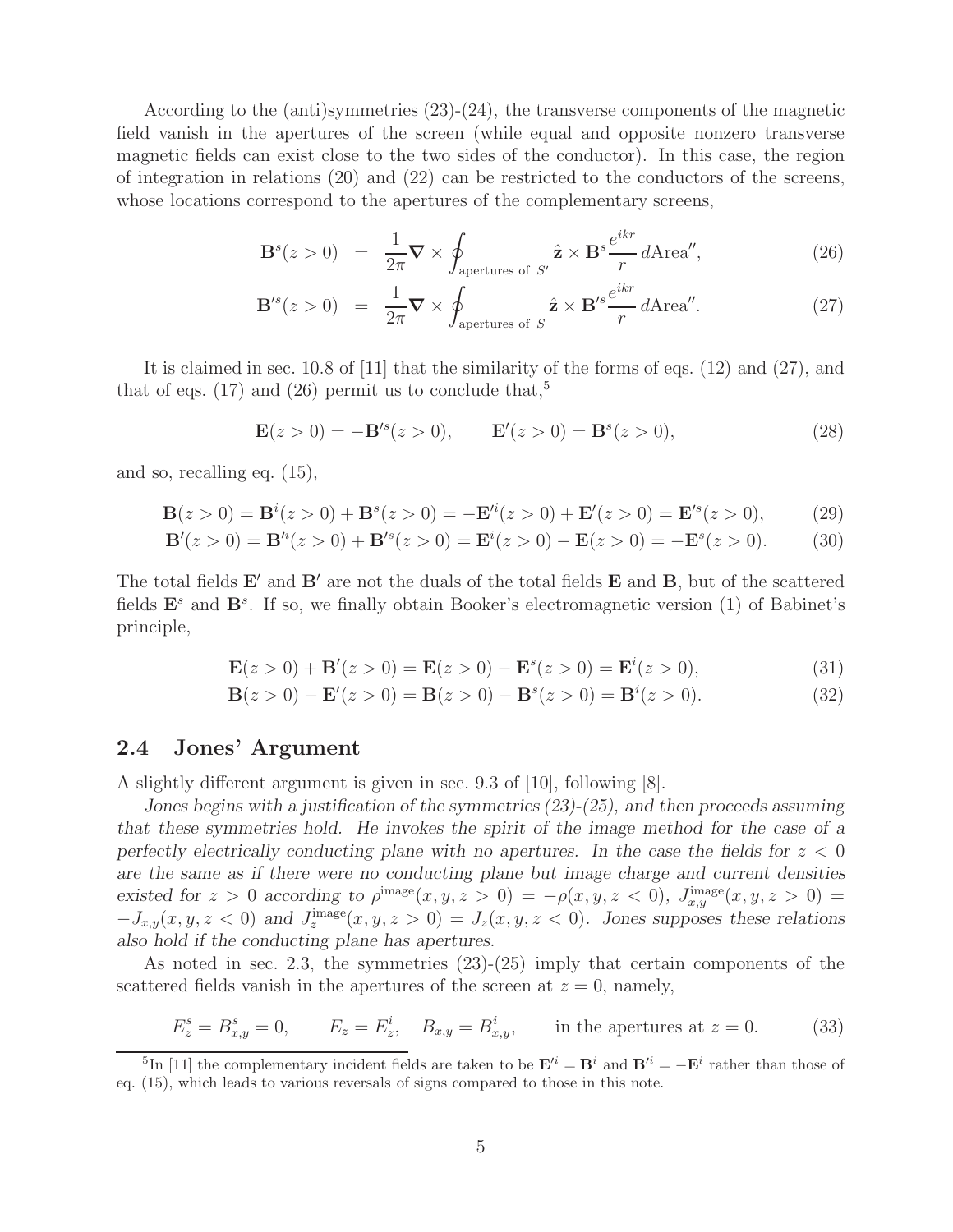Likewise, next to the material of the screen we can write,

$$
E_z(0^+) + E_z(0^-) = 2E_z^i(0), \quad B_{x,y}(0^+) + B_{x,y}(0^-) = 2B_{x,y}^i(0), \quad \text{next to conductor. (34)}
$$

The claim is that in the case of the complementary, electrically conducting screen the following fields are solutions to Maxwell's equations,

$$
\mathbf{E}'(z) = \begin{cases}\n-\mathbf{B}(z) + \mathbf{B}_{\parallel}^{i}(-z) - B_{z}^{i}(-z) \hat{\mathbf{z}} & (z \le 0), \\
\mathbf{B}(z) - \mathbf{B}^{i}(z) = \mathbf{B}^{s}(z) & (z \ge 0),\n\end{cases}
$$
\n(35)

$$
\mathbf{B}'(z) = \begin{cases} \mathbf{E}(z) + \mathbf{E}_{\parallel}^{i}(-z) - E_{z}^{i}(-z) \hat{\mathbf{z}} & (z \le 0), \\ -\mathbf{E}(z) + \mathbf{E}^{i}(z) = -\mathbf{E}^{s}(z) & (z \ge 0). \end{cases}
$$
(36)

By considering the case that the complementary screen is vacuum, for which the total fields are the same as the incident fields, we see that the incident fields are the dual fields given by eq.  $(15)^{6}$ 

Next to the complementary screen the fields (35)-(36) are, noting that the incident fields are continuous at  $z = 0$ ,

$$
\mathbf{E}'(z=0^{\pm}) = \begin{cases}\n-\mathbf{B}_{\parallel}^{s}(0^{-}) - (2B_{z}^{i}(0) + B_{z}^{s}(0^{+}))\hat{\mathbf{z}} & (z=0^{-}),\\
\mathbf{B}(0^{+}) - \mathbf{B}^{i}(0) = \mathbf{B}^{s}(0^{+}) & (z=0^{+}),\n\end{cases}
$$
\n(40)

$$
\mathbf{B}'(z=0^{\pm}) = \begin{cases} 2\mathbf{E}_{\parallel}^{i}(0) + \mathbf{E}_{\parallel}^{s}(0^{-}) + E_{z}^{s}(0^{-})\hat{\mathbf{z}} & (z=0^{-}),\\ -\mathbf{E}(0^{+}) + \mathbf{E}^{i}(0) = -\mathbf{E}^{s}(0^{+}) & (z=0^{+}). \end{cases}
$$
(41)

Since the conductor of the complementary screen corresponds to the apertures in the original screen, eq. (33) tells us that the tangential electric field  $\mathbf{E}'_{\parallel}$  and the normal magnetic field  $B'_z$  vanish next to the conductor of the complementary screen. Thus, the fields (35)-(36) satisfy the boundary conditions at the screen in the complementary case. It is therefore plausible that these fields are indeed solutions to Maxwell's equations for the dual incident fields  $(15)$  and the complementary electrically conducting screen.<sup>7</sup> Then, the representation of Babinet's principle by eqs. (31)-(32) follows at once.

The fields  $(35)-(36)$  are defined for  $z < 0$ , and we find that Babinet's principle for this region is that stated in eq. (2),

$$
\mathbf{E}(z<0) - \mathbf{B}'(z<0) = -\mathbf{E}_{\parallel}^{i}(z>0) + \mathbf{E}_{z}^{i}(z>0)\,\hat{\mathbf{z}} = \mathbf{E}^{s_{r}}(z<0),\tag{42}
$$

$$
\mathbf{B}(z>0) + \mathbf{E}'(z<0) = \mathbf{B}_{\parallel}^{i}(z>0) - \mathbf{B}_{z}^{i}(z>0)\,\hat{\mathbf{z}} = \mathbf{B}^{s_{r}}(z<0),\tag{43}
$$

<sup>6</sup>In this case the original screen fills the entire plane  $z = 0$  and reflects the incident wave. Here, the original fields obey the relations (where  $z$  is a positive quantity, and the superscript  $s_r$  indicates that the scattered fields are those for total reflection),

$$
\mathbf{E}_x^{s_r}(x, y, -z) = -\mathbf{E}_x^i(x, y, z), \qquad \mathbf{B}_x^{s_r}(x, y, -z) = \mathbf{B}_x^i(x, y, z), \tag{37}
$$

$$
\mathbf{E}_{y}^{s_{r}}(x, y, -z) = -\mathbf{E}_{y}^{i}(x, y, z), \qquad \mathbf{B}_{y}^{s_{r}}(x, y, -z) = \mathbf{B}_{y}^{i}(x, y, z), \qquad (38)
$$

$$
\mathbf{E}_{z}^{s_r}(x, y, -z) = \mathbf{E}_{z}^{i}(x, y, z), \qquad \mathbf{B}_{z}^{s_r}(x, y, -z) = -\mathbf{B}_{z}^{i}(x, y, z). \tag{39}
$$

<sup>7</sup>Although Jones' argument is not completely compelling, it seems more convincing than that of sec. 2.3.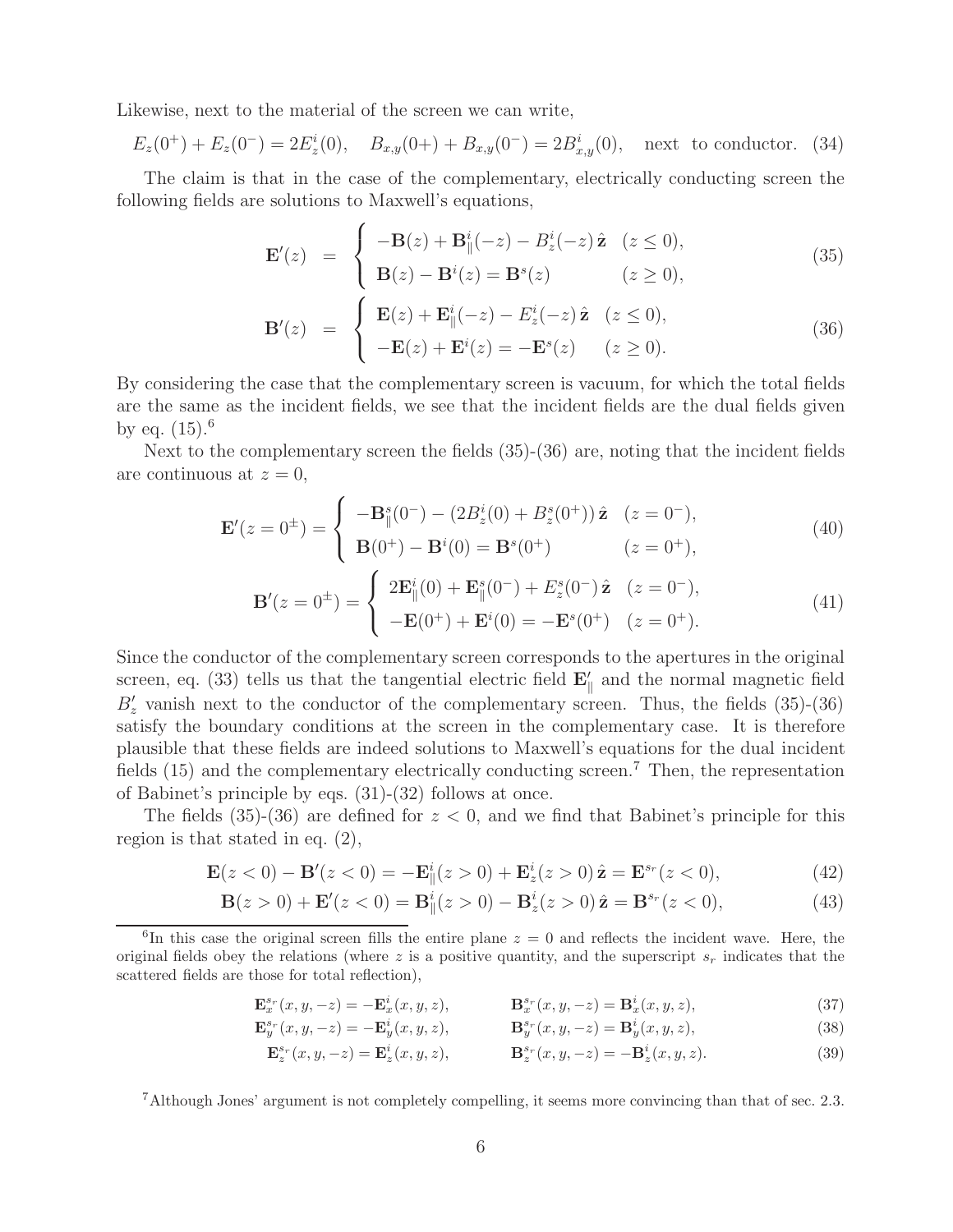recalling eqs. (37)-(39) for the scattered fields in the case of total reflection by the electrically conducting plane  $z = 0.8$ 

## **2.5 Solution via an Integral Equation for a Scalar Field Component**

The arguments presented in secs. 2.3-4 appear to the authors to have logical gaps, so it may be worthwhile to consider other arguments. Already in 1897 Rayleigh gave an argument involving an integral equation for a scalar component of the electromagnetic fields [27, 28], and came very close to enunciating the electromagnetic version of Babinet's principle. Some 50 years later, Fox [29, 30] (who considered only sound waves) and Copson [31, 32, 33, 34, 35] revived this theme. For the electromagnetic fields to be characterized by a single scalar field component, the problem must be restricted to the (interesting) case of incident fields normal to the screen, and with the apertures in the screen having edges all along one axis, say, the  $y$ -axis, and finally with the incident fields having either  $\mathbf{E}^i$  or  $\mathbf{B}^i$  along the y-axis. Then, following lengthy preliminary arguments, one finds the electromagnetic versions  $(1)-(2)$  of Babinet's principle to hold.

### **2.6 Solution via Analysis of Edge Scattering**

A different approach is used in [36], where following the spirit of Young [15] rather than Fresnel [16], the scattered waves are considered to have their source along the edges of the apertures. As remarked on p. 161 of [19], in the approximation of edge currents (which conflicts with the comments on the bottom of p. 4 above), there exist phase changes between the diffracted wave on the two sides of screen, from which the electromagnetic version of Babinet's principle can be deduced [36].

## **2.7 Examples of Babinet's Principle**

The only two cases for which "exact" results have been obtained which obey the electromagnetic form of Babinet's principle are Sommerfeld's famous solution [37, 38, 39] for the diffraction of electromagnetic waves by a conducting half plane, and the transmission of waves through a conducting planar grating [40, 41], although this principle was not noticed in the original studies.

Two laboratory demonstrations of the electromagnetic Babinet's principle are reported in [42, 43].

# **References**

[1] A. Babinet, *M´emoires d'optique m´et´eorologique*, Compt. Rend. Acad. Sci. **4**, 638 (1837), http://kirkmcd.princeton.edu/examples/EM/babinet\_cras\_4\_638\_37.pdf

<sup>&</sup>lt;sup>8</sup>The relations  $(42)-(43)$  also follow from the argument of sec. 2.3 in that eqs.  $(35)-(36)$  can be obtained from eq.  $(28)$  and the relations  $(23)-(25)$ .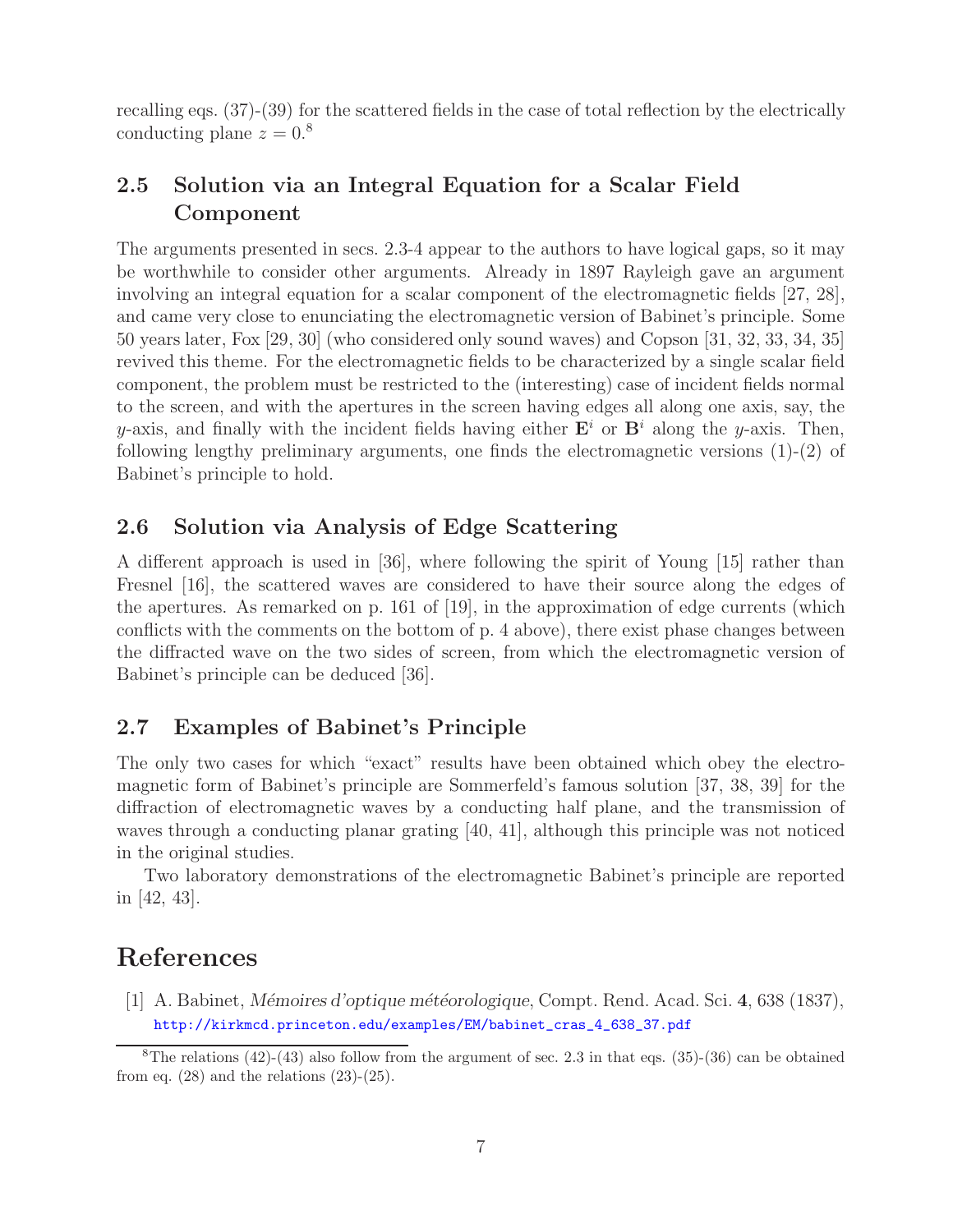- [2] H. Booker, *Slot Aerials and Their Relation to Complementary Wire Aerials (Babinet's Principle)*, J. I.E.E. **93**, 620 (1946), http://kirkmcd.princeton.edu/examples/EM/booker\_jiee\_93\_620\_46.pdf
- [3] K.T. McDonald, *Decomposition of Electromagnetic Fields into Electromagnetic Plane Waves* (July 11, 2011), http://kirkmcd.princeton.edu/examples/virtual.pdf
- [4] O. Heaviside, *Electrical Papers*, vol. 1 (Macmillan, 1894), pp. 441-451, http://kirkmcd.princeton.edu/examples/EM/heaviside\_electrical\_papers\_1.pdf
- [5] O. Heaviside, *The General Solution of Maxwell's Electromagnetic Equations in a Homogeneous Isotropic Medium, especially in regard to the Derivation of special Solutions, and the Formula for Plane Waves*, Phil. Mag. **27**, 29 (1889), http://kirkmcd.princeton.edu/examples/EM/heaviside\_pm\_27\_29\_89.pdf
- [6] O. Heaviside, *Electrical Papers*, vol. 2 (Macmillan, 1894), pp. 468-451, http://kirkmcd.princeton.edu/examples/EM/heaviside\_electrical\_papers\_2.pdf
- [7] J. Meixner, *Das Babinetsche Prinzip der Optik*, Z. Naturf. **1**, 496 (1946), http://kirkmcd.princeton.edu/examples/EM/meixner\_zn\_1\_496\_46.pdf
- [8] J. Meixner, *Streng Theorie der Beugung elektromagnetisher Wellen an der vollkommen leitenden Kreisscheibe*, Z. Naturf. **3a**, 506 (1948), http://kirkmcd.princeton.edu/examples/EM/meixner\_zn\_3a\_506\_48.pdf
- [9] M. Born and E. Wolf, *Principles of Optics*, 7<sup>th</sup> ed. (Cambridge U. Press, 1999), http://kirkmcd.princeton.edu/examples/EM/born\_wolf\_7ed.pdf
- [10] D.S. Jones, *The Theory of Electromagnetism* (Macmillan, 1964), http://kirkmcd.princeton.edu/examples/EM/jones\_sec9-2.pdf
- [11] J.D. Jackson, *Classical Electrodynamics*, 3rd ed. (Wiley, 1999), http://kirkmcd.princeton.edu/examples/EM/jackson\_ce3\_99.pdf
- [12] W.R. Smythe, *The Double Current Sheet in Diffraction*, Phys. Rev. **72**, 1066 (1947), http://kirkmcd.princeton.edu/examples/EM/smythe\_pr\_72\_1066\_47.pdf
- [13] W.R. Smythe, *Static and Dynamic Electricity*, 3rd ed. (McGraw-Hill, 1968), sec. 12.18. http://kirkmcd.princeton.edu/examples/EM/smythe\_12-18.pdf http://kirkmcd.princeton.edu/examples/EM/smythe\_50.pdf
- [14] C. Huygens, *Treatise on Light* (1678, 1690; English translation 1912), http://kirkmcd.princeton.edu/examples/optics/huygens\_treatise\_on\_light.pdf
- [15] T. Young, *On the Theory of Light and Colours*, Phil. Trans. Roy. Soc. London **92**, 12 (1802), http://kirkmcd.princeton.edu/examples/optics/young\_ptrsl\_92\_12\_02.pdf See p. 26 and Fig. 1, p. 49.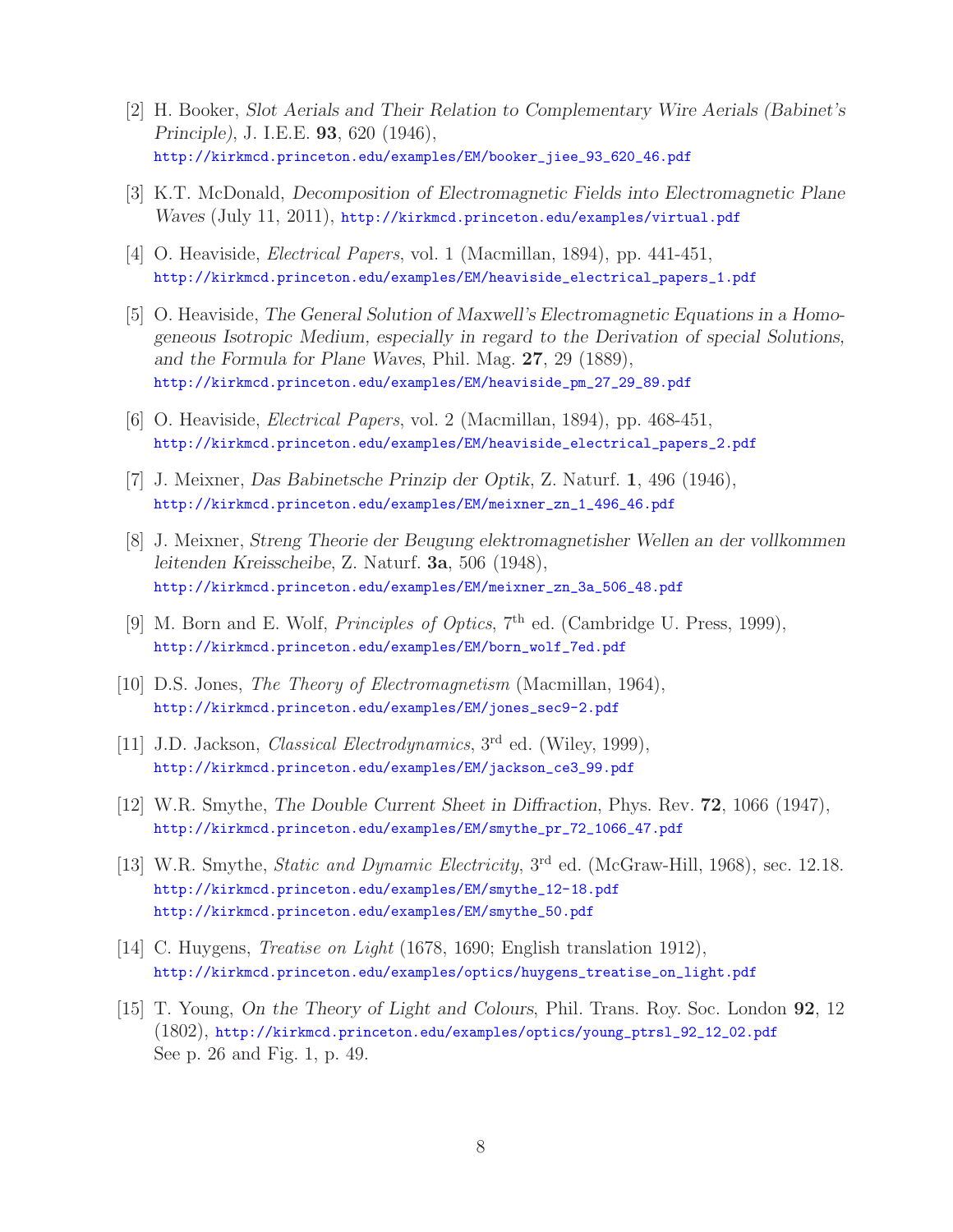- [16] A. Fresnel, *Sur la Diffraction de la lumière*, Ann. Chemie Phys. **1**, 239 (1816), http://kirkmcd.princeton.edu/examples/optics/fresnel\_acp\_1\_239\_16.pdf Partial translations in H. Crew, *The Wave Theory of Light* (American Book Co., 1900), http://kirkmcd.princeton.edu/examples/optics/crew\_wave\_theory.pdf
- [17] G. Kirchhoff, *Zur Theorie der Lichtstrahlen*, Ann. der Phys. **18**, 663 (1883), http://kirkmcd.princeton.edu/examples/optics/kirchhoff\_apc\_18\_663\_83.pdf
- [18] A. Rubinowicz, *Die Beugungswelle in der Kirchhoffschen Theorie der Beugungserscheinungen*, Ann. der Phys. **53**, 257 (1917), http://kirkmcd.princeton.edu/examples/optics/rubinowicz\_ap\_53\_257\_17.pdf
- [19] A. Rubinowicz, *Thomas Young and the Theory of Diffraction*, Nature **180**, 160 (1957), http://kirkmcd.princeton.edu/examples/optics/rubinowicz\_nature\_180\_160\_57.pdf
- [20] J. Meixner, *Die Kantenbedingung in der Theorie der Beugung elektromagnetischer Wellen an vollkommen leitenden ebenen Schirmen*, Ann. der Phys. **441**, 1 (1950), http://kirkmcd.princeton.edu/examples/EM/meixner\_ap\_441\_1\_50.pdf
- [21] Z.M. Tan and K.T. McDonald, *Symmetries of Electromagnetic Fields Associated with a Plane Conducting Screen* (Jan. 14, 2012), http://kirkmcd.princeton.edu/examples/emsymmetry.pdf
- [22] J.A. Stratton and L.J. Chu, *Diffraction Theory of Electromagnetic Waves*, Phys. Rev. **56**, 99 (1939), http://kirkmcd.princeton.edu/examples/EM/stratton\_pr\_56\_99\_39.pdf
- [23] J.A. Stratton, *Electromagnetic Theory* (McGraw-Hill, 1941), http://kirkmcd.princeton.edu/examples/EM/stratton\_electromagnetic\_theory.pdf
- [24] K.T. McDonald, *Time-Reversed Diffraction* (Sept. 5, 1999), http://kirkmcd.princeton.edu/examples/laserfocus.pdf
- [25] K.T. McDonald, *Scattering of a Plane Electromagnetic Wave by a Small Conducting Cylinder* (Oct. 4, 2011), http://kirkmcd.princeton.edu/examples/small\_cylinder.pdf
- [26] G.A. Brooker, *Diffraction at a single ideally conducting slit*, J. Mod. Opt. **55**, 423 (2008), http://kirkmcd.princeton.edu/examples/EM/brooker\_jmo\_55\_423\_08.pdf
- [27] Lord Rayleigh, *On the Passage of Waves through Apertures in Plane Screens, and Allied Problems*, Phil. Mag. **43**, 259 (1897), http://kirkmcd.princeton.edu/examples/EM/rayleigh\_pm\_43\_259\_97.pdf
- [28] Lord Rayleigh, *On the Incidence of Aerial and Electric Waves upon Small Obstacles in the form of Ellipsoids or Elliptic Cylinders, and on the Passage of Electric Waves through a circular Aperture in a Conducting Screen*, Phil. Mag. **44**, 28 (1897), http://kirkmcd.princeton.edu/examples/EM/rayleigh\_pm\_44\_28\_97.pdf
- [29] E.N. Fox, *The Diffraction of Sound Pulses by an Infinitely Long Strip*, Proc. Roy. Soc. London A **241**, 71 (1948), http://kirkmcd.princeton.edu/examples/mechanics/fox\_ptrsla\_241\_71\_48.pdf